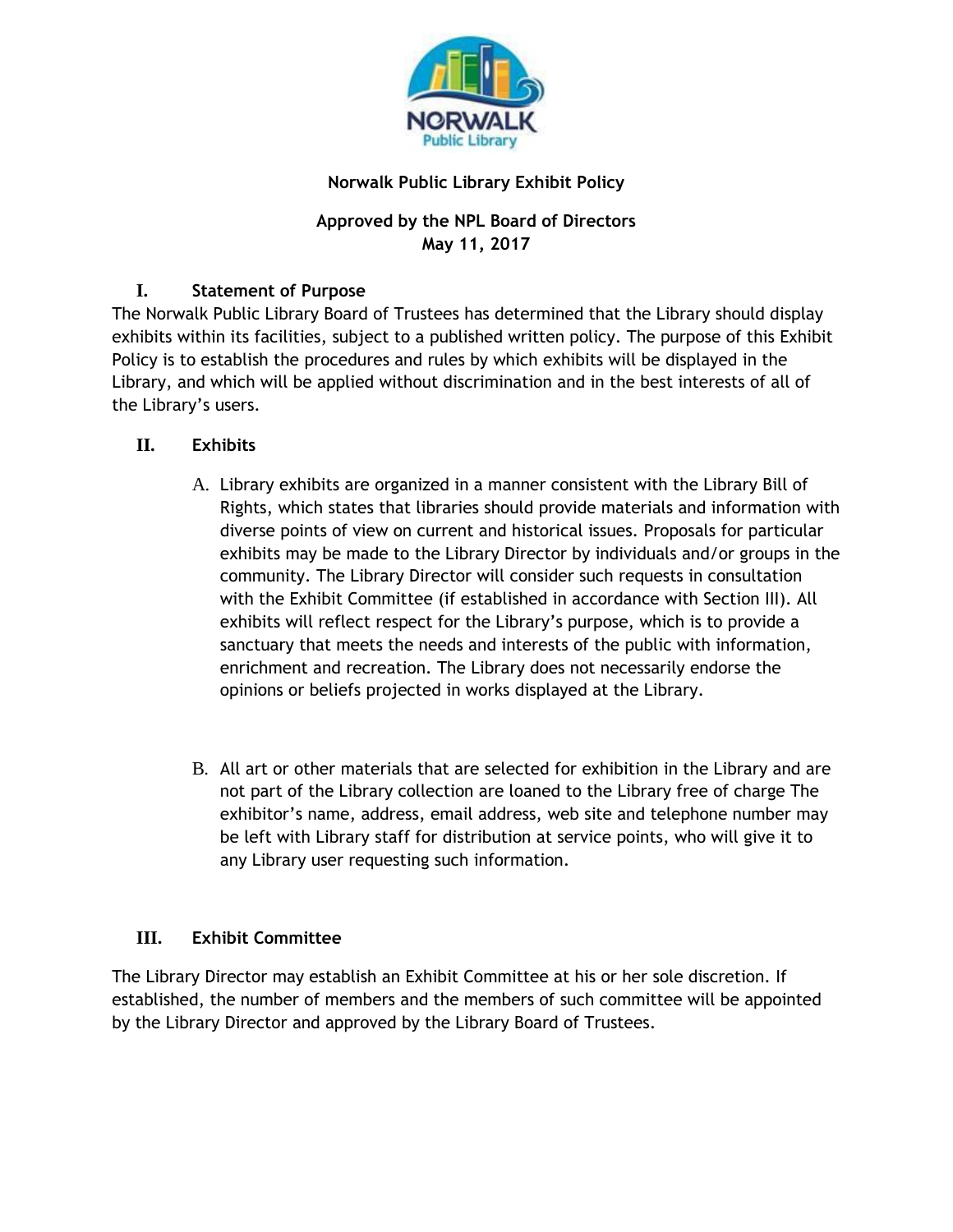

## **IV. Responsibility for Exhibits**

A. The Library Director is authorized to approve and select exhibits. The Exhibit Committee, if established, may propose exhibits to the Library Director and provide advice on selections. The use of display areas will be determined by the Library Director at his or her sole discretion, in consultation with the Exhibit Committee.

The Exhibit Committee may recommend the dates of display, the length of the display period and the hanging, placement and arrangement of the display. The Library Director may call on additional people with knowledge or skills relevant to a display to assist the Exhibit Committee.

> B. Publicity for exhibits will be handled by Library staff. Any press releases, announcements or parties that an exhibitor may wish to arrange to mark an event opening must be approved in advance by the Library Director.

# **V. Exhibit Guidelines**

When an exhibit involves art or materials not belonging to the Library, the Exhibit Committee will assist the Library Director in ensuring that each exhibitor executes a copy of the Exhibit Guidelines, attached. The Library shall exercise the same standard of care for any exhibit as it does for its own collection. The Library is not responsible for damage or loss to loaned items except as provided in this policy and the guidelines. In order for the Library's insurance policy to cover the display, the exhibitor must submit a signed valuation in the form prescribed in the Exhibit Guidelines, which must be signed on behalf of the Library. The Library Director or his/her designee is authorized to execute valuation agreements prepared and recommended by the Exhibit Committee. In the event that an acceptable valuation is not agreed upon, the Library's liability for any damage or loss to any exhibit shall be limited to an aggregate of \$500. The Library Board of Trustees is authorized to amend the Exhibit Guidelines from time to time, consistent with the policy.

## **VI. Enforcement**

The provisions of this Exhibit Policy will be construed and enforced by the Library Director at his or her sole discretion. All decisions, determinations and actions taken by the Library Director with respect to this Exhibit Policy are final and are not subject to review.

## **VII. Amendment**

The Library Board of Trustees reserves the right to amend this Exhibit Policy at any time.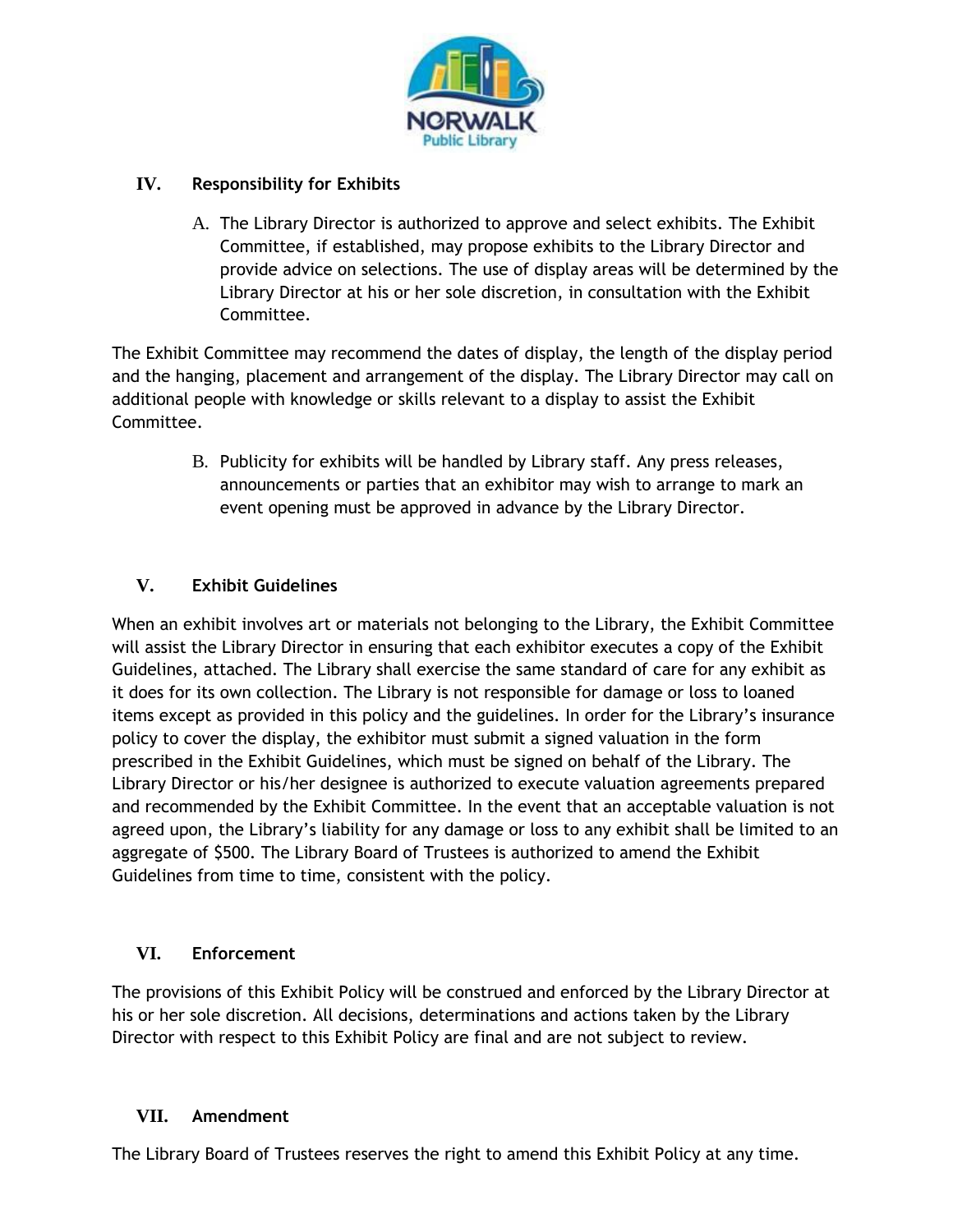

#### **Exhibit Guidelines**

The Norwalk Public Library appreciates your interest in displaying your work or collection in the Library. These guidelines are to ensure that all exhibits within the Library reflect its mission as a sanctuary for the enrichment, education and enjoyment of its community. In agreeing to exhibit at the Library, you agree to comply with these guidelines.

#### 1. Selection of Exhibits

- Exhibition space is for the display of art and collections belonging to the Library, and any other works that the Library Director approves.
- The choice of the artwork displayed is at the discretion of the Exhibit Committee and/or the Library Director, and must be approved by the Library Director.
- The Exhibit Committee may recommend to the Library Director the dates of display, the length of display period, and the hanging, placement and arrangement of the display.
- The Library will not be involved in the sale of any exhibit item.
- The exhibitor's name, address, email address or web site, and telephone number may be made available in order for a patron to contact the exhibitor directly.
- The exhibitor may provide and retain a guest book to be used during the exhibit.
- The exhibitor may donate a percentage of sales to the NPL Foundation.

### 2. Publicity

- Publicity will be handled by Library staff.
- Any press releases, announcements, invitations, opening event, or other publicity by the exhibitor must be approved in advance by the Library Director or his/her designee.
- For publicity purposes, the Library may reproduce photographs of items in the exhibit.
- No publicity may purport that the Library endorses any opinions or beliefs expressed in the exhibit.